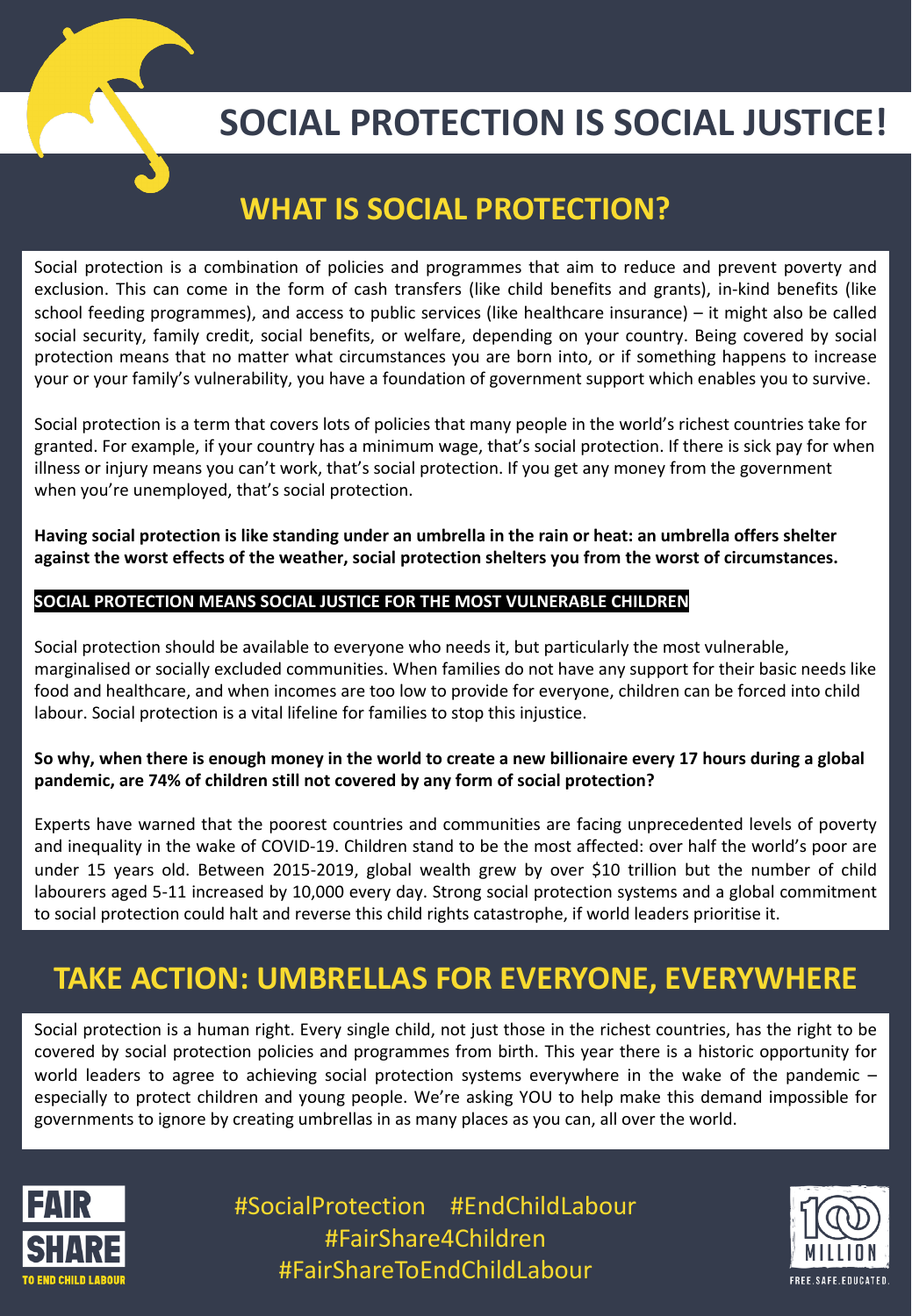### **ACTION OPTION 1: CHALKING AN UMBRELLA**

#### **STEP 1: Decide on and find a wall or pavement to chalk your umbrella(s)**

*Think about where they are most likely to be seen, maybe a famous public street, near a place of power such as the Parliament or somewhere important to people in your community. If these aren't possible, outside your own home or in your garden are great options too!*

#### ACTION CHECK-LIST:

- $\Box$  CHALK
- $\square$  SMARTPHONE/
- **CAMERA**
- **Q PAVEMENT/WALL**

#### **STEP 2: Chalk your umbrella**

You can use the steps below to chalk a simple outline of an umbrella onto a wall or pavement. Try to make it as *large, bold and clear as possible so that it stands out to anyone who passes!*





#### **STEP 3: Get creative**

*To help people understand what your umbrella represents, you could add words or phrases in or around it or one of the campaign hashtags. Social protection schemes have different names in different countries so use the name most appropriate to your country. This could be social security, child benefit, child welfare, midday meal etc.*

*The more creative you can be the better! Hashtags around your drawing will also ensure anyone who sees your art and is inspired to find out more can follow along on social media – they might even post your umbrella!*

#### **STEP 4: Share your action**

*The most important thing is to take a photo of your finished chalked umbrella, or a video of you making it, and post it on social media tagging your President, Prime Minister, or Finance Minister so they can hear your demand that every child is covered by social protection. If you tag 100 Million and the Fair Share to End Child Labour campaign we will also share your image: @100MilCampaign, @FairShare\_Now*

*You can find some suggested text to post on Twitter, Instagram and Facebook with your photo or video at the end of this pack.*







#SocialProtection #EndChildLabour #FairShare4Children #FairShareToEndChildLabour

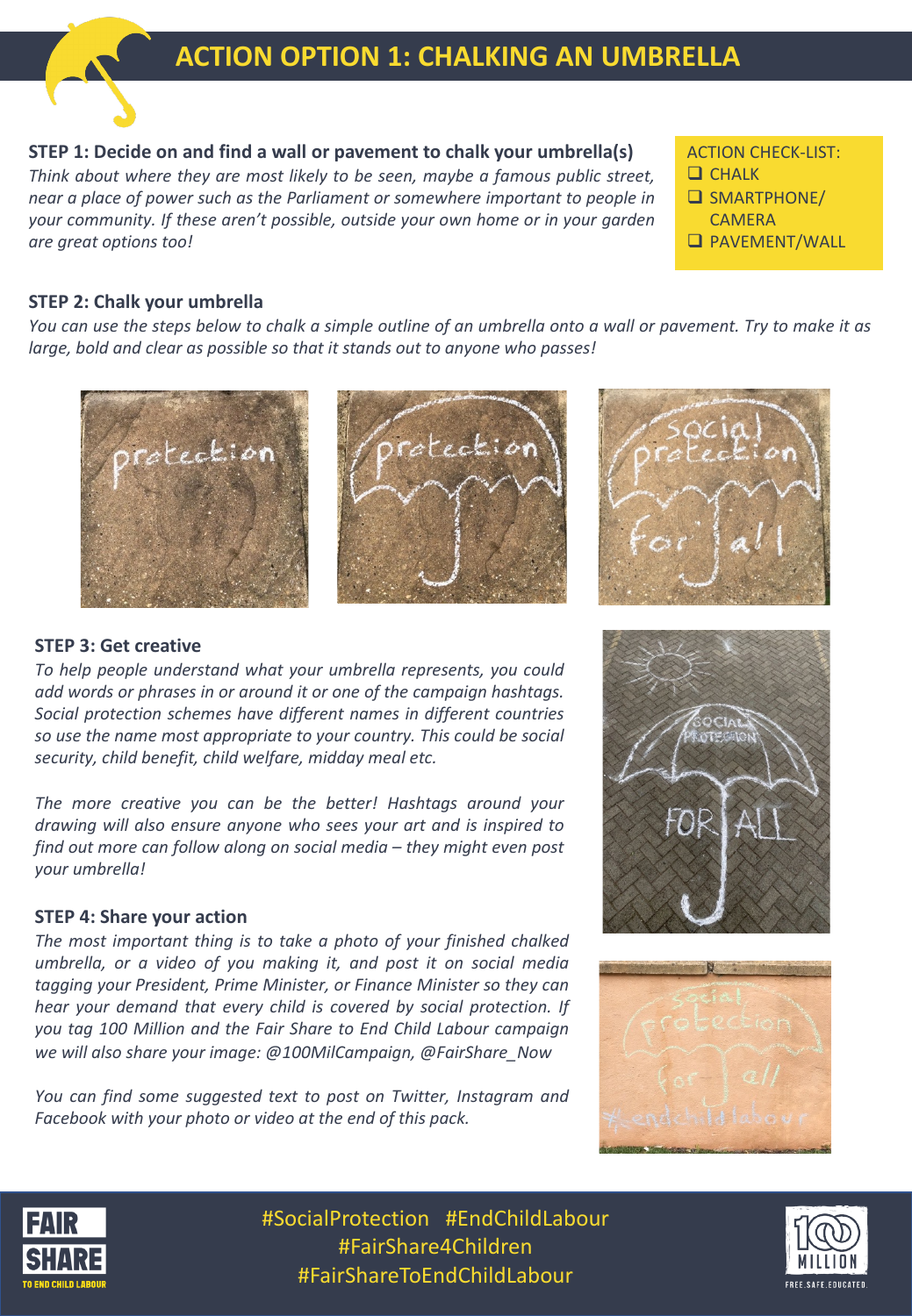#### ACTION CHECK-LIST:

- **Q** UMBRELLA
- **Q CHALK / PAINT (OPTIONAL)**
- **Q SMARTPHONE / CAMERA**

### **STEP 1: Find an umbrella**

*Any umbrella will do for this action, but if you have a spare, a broken one, or one you don't mind decorating even better!* 

#### **STEP 2 (OPTIONAL): Prepare a message**

*Holding up words or drawings alongside your umbrella can help visually demonstrate what you are demanding with your action and stand out! You can even write on the umbrella itself. You could add in types of social protection in your country, such as child benefits, or free school meals, or even a demand or hashtag like "social protection for every child now!" and #FairShare4Children*





#### **STEP 3: Find a place to stand and take your photo**

*By yourself or with your friends, colleagues or family, find somewhere meaningful to stand. This could be a place of power, community or support - open your umbrella and stand underneath! If you're by yourself, you can take a selfie but ideally you would have someone else take the photo of you and anyone else who joins you under the umbrella with the place you've chosen in shot too.*

#### **STEP 4: Sharing your action**

*Share your photo online using the hashtags below and tag your decision-maker to let them know how important it is to you that the world's most vulnerable children are covered by social protection. If you tag 100 Million and the Fair Share to End Child Labour campaign we will also share your image: @100MilCampaign, @FairShare\_Now*. *You can find some suggested text to post on Twitter, Instagram and Facebook at the end of this pack.*

If you have written on your umbrella you could go one step further and actually deliver the umbrella TO your decision-maker. Leaving it outside their office with a message attached and letting them know on social media *that they have a special delivery!*

#### #SocialProtection #EndChildLabour **WHEN SHOULD YOU SHARE YOUR UMBRELLA? FROM 6 SEPTEMBER** *Plan your images & let us know if you're taking part!* **FROM 8 SEPTEMBER** *Social campaign goes live! Share & tag your images!* **8-27 SEPTEMBER:** *100 Million & Fair Share will share on socials* **22 SEPTEMBER** *Images shared at campaign event at UN General Assembly* **28 SEPTEMBER** *Images shared at World Leaders' event at UN General Assembly*



#FairShare4Children #FairShareToEndChildLabour